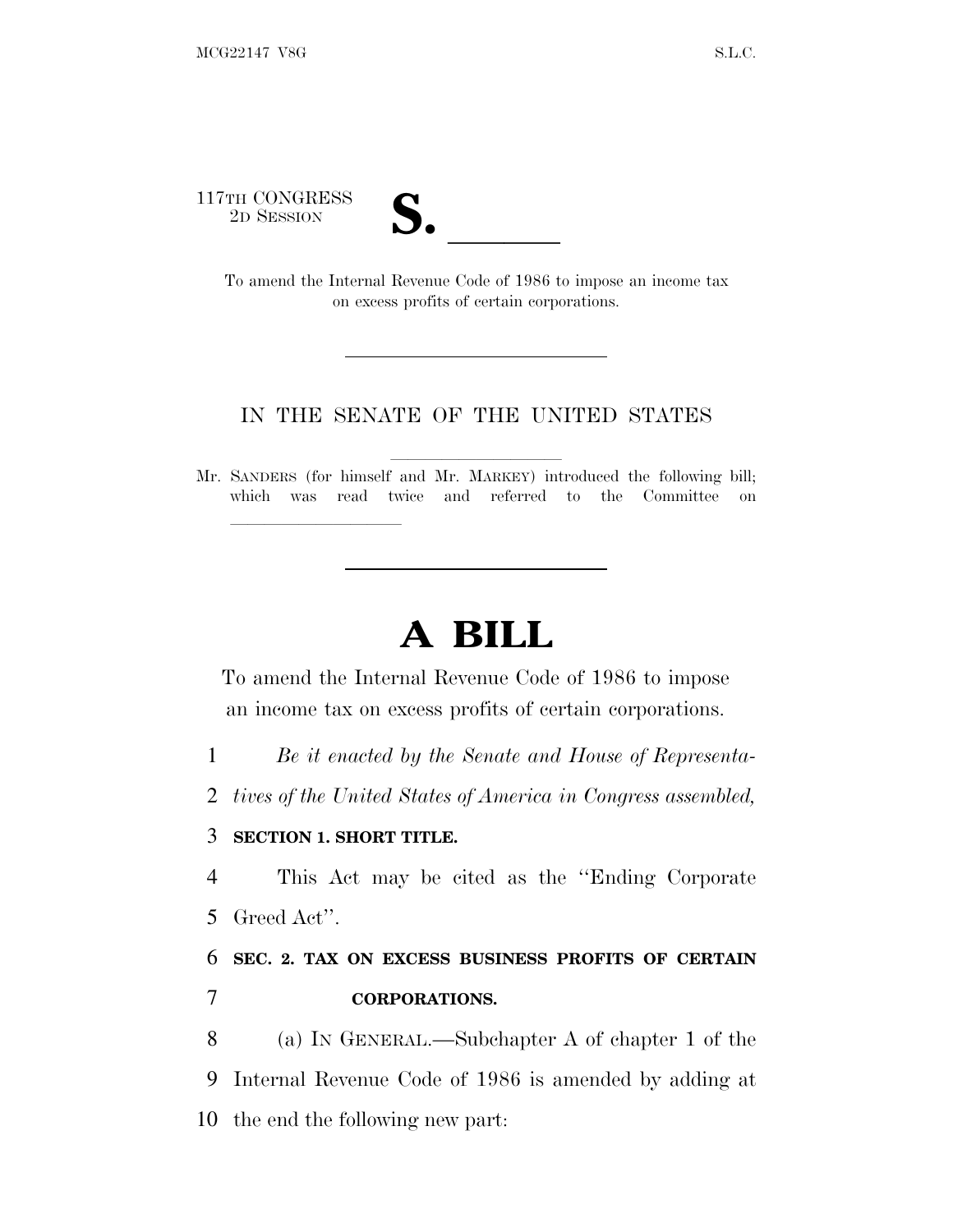## **''PART VIII—EXCESS BUSINESS PROFITS**

''Sec. 59B. Tax on excess business profits of taxpayers with substantial gross receipts.

 **''SEC. 59B. TAX ON EXCESS BUSINESS PROFITS OF TAX- PAYERS WITH SUBSTANTIAL GROSS RE-CEIPTS.**

 ''(a) IMPOSITION OF TAX.—There is hereby imposed on each applicable taxpayer for any taxable year a tax equal to 95 percent of the excess profits for the taxable year. Such tax shall be in addition to any other tax im-posed by this subtitle.

 ''(b) LIMITATION.—The amount of tax imposed under subsection (a) for any taxable year shall not exceed 75 percent of the modified taxable income of the taxpayer for such taxable year.

 ''(c) EXCESS PROFITS.—For purposes of this sec-tion—

16  $\frac{1}{2}$  (1) IN GENERAL.—The term 'excess profits' means, with respect to any applicable taxpayer for any taxable year, the excess of—

19 ''(A) the modified taxable income of the 20 taxpayer for the taxable year, over

21 "(B) the average of the inflation adjusted modified taxable income of the taxpayer for tax- able years beginning in 2015, 2016, 2017, 2018, and 2019.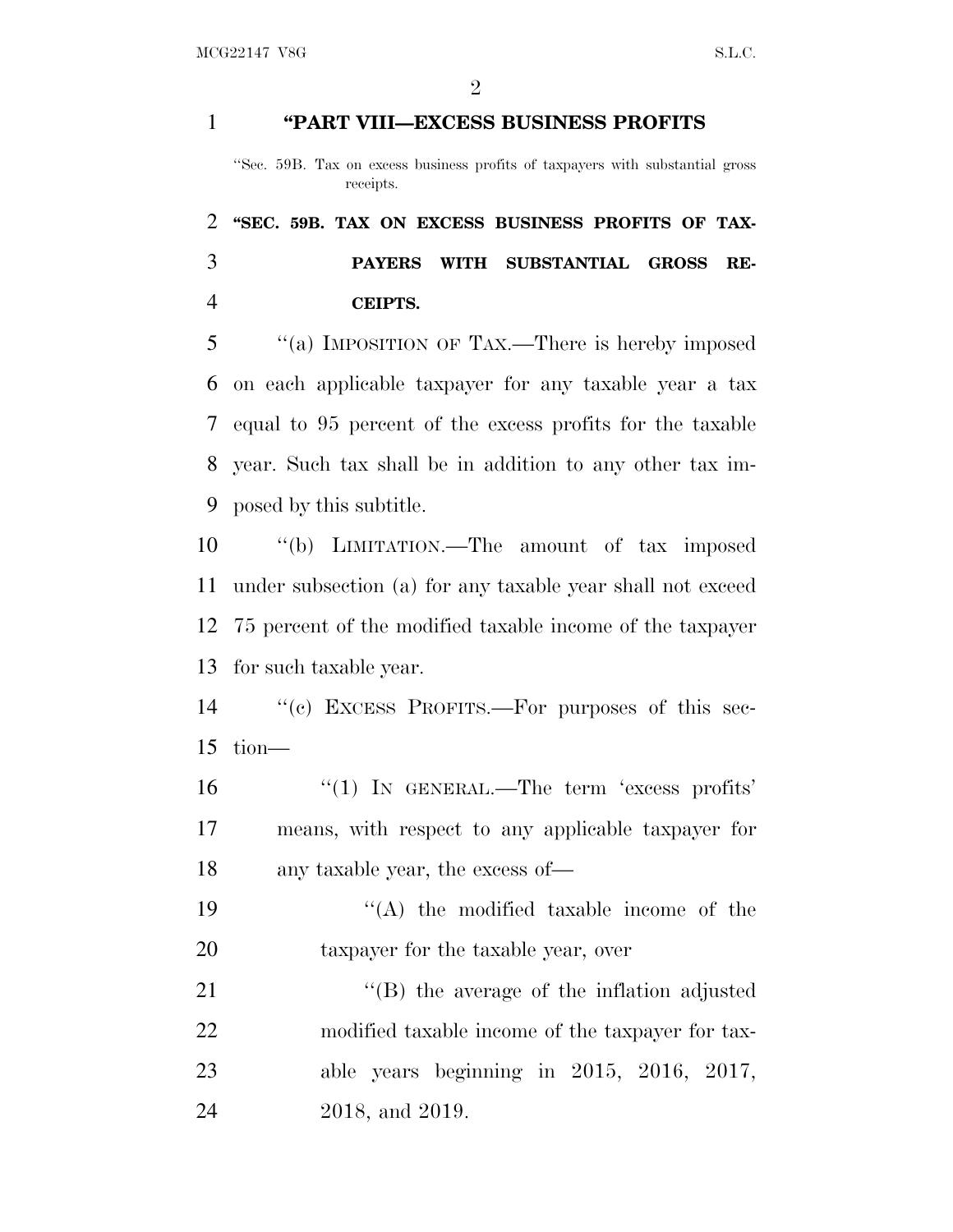| $\mathbf{1}$   | $\lq(2)$ INFLATION ADJUSTED MODIFIED TAXABLE            |
|----------------|---------------------------------------------------------|
| $\overline{2}$ | INCOME.                                                 |
| 3              | "(A) IN GENERAL.—The term 'inflation                    |
| $\overline{4}$ | adjusted modified taxable income' means, with           |
| 5              | respect to any taxable year described in para-          |
| 6              | graph $(1)(B)$ , the modified adjusted gross in-        |
| $\overline{7}$ | come for such taxable year increased by an              |
| 8              | amount equal to-                                        |
| 9              | "(i) such modified adjusted gross in-                   |
| 10             | come, multiplied by                                     |
| 11             | "(ii) the cost-of-living adjustment de-                 |
| 12             | termined under section $1(f)(3)$ for the cal-           |
| 13             | endar year in which the taxable year de-                |
| 14             | scribed in paragraph $(1)(A)$ begins, cal-              |
| 15             | culated by using in section $1(f)(3)(A)(ii)$            |
| 16             | the CPI for the calendar year immediately               |
| 17             | before the calendar year in which the tax-              |
| 18             | able year for which the increase under this             |
| 19             | paragraph is determined in lieu of the CPI              |
| 20             | for calendar year 2016.                                 |
| 21             | "(B) ROUNDING.—Any increase<br>deter-                   |
| 22             | mined under subparagraph $(A)$ shall be rounded         |
| 23             | to the nearest multiple of \$500.                       |
| 24             | "(d) MODIFIED TAXABLE INCOME.—For purposes of           |
| 25             | this section, the term 'modified taxable income' means, |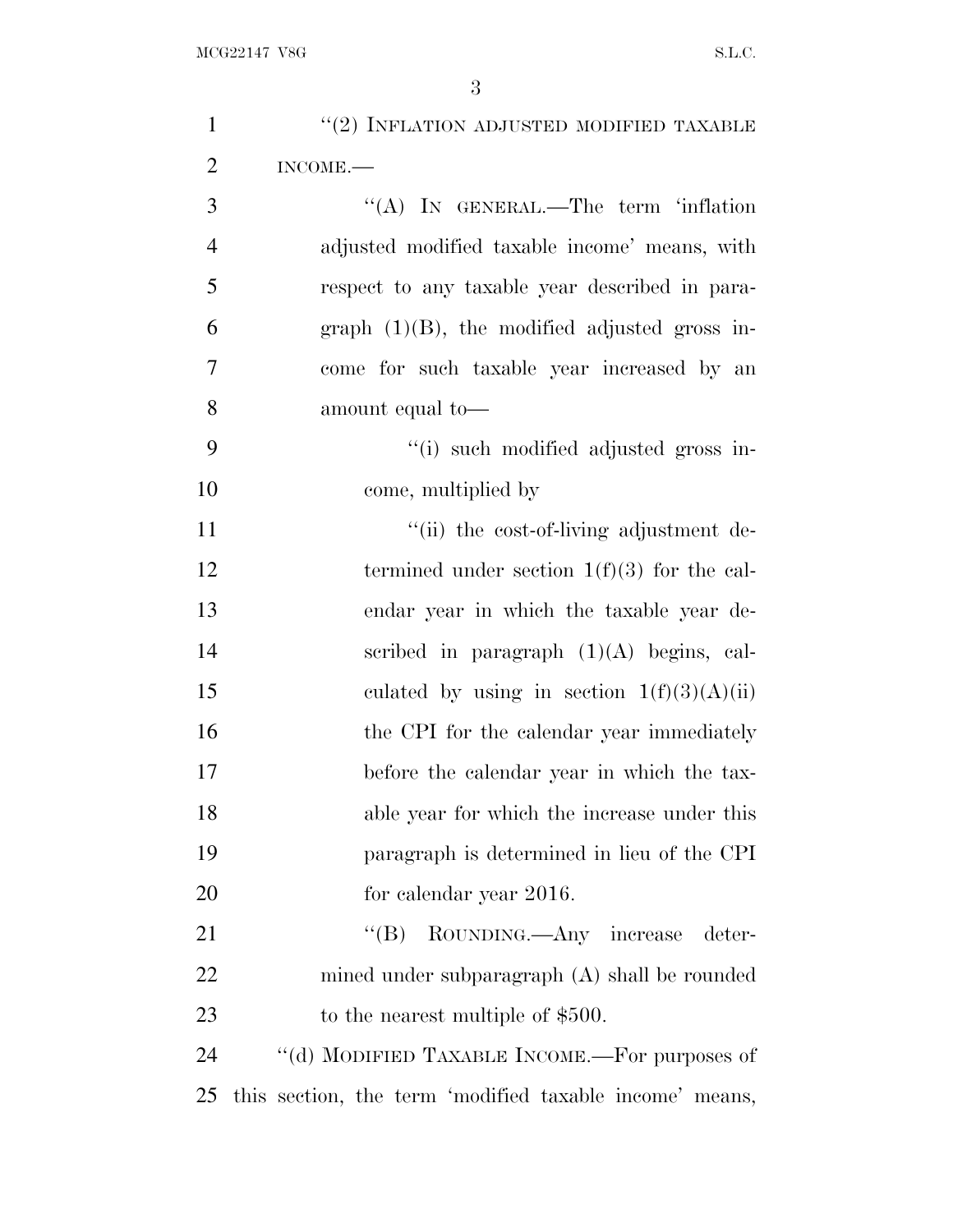$MCG22147 \text{ VSG}$  S.L.C.

 with respect to any taxable year, the taxable income of the taxpayer computed under this chapter for such taxable year, determined with the following modifications:

4 "(1) GLOBAL INTANGIBLE LOW-TAXED IN- COME.—In determining the amount of global intan- gible low-taxed income included in income for the taxable year, the taxpayer's net deemed tangible in- come return for the taxable year under section 9 951A(b)(1)(B) shall be zero.

10  $(2)$  DEDUCTIONS FOR FDII AND GILTI. No deduction shall be allowed under section 250.

12 "(3) DEPRECIATION SYSTEM.—In the case of tangible property, the depreciation deduction allow- able under section 167 shall be determined under the alternative depreciation system of section  $168(g)$ .

17 "(4) RESEARCH AND EXPERIMENTAL EX- PENSES.—Section 174 shall be applied to amounts paid or incurred in any taxable year beginning on or before December 31, 2021, in the same manner as it is applied to amounts paid or incurred in taxable years beginning after such date.

23 "(5) DEDUCTIONS FOR EMPLOYEE REMUNERA-TION.—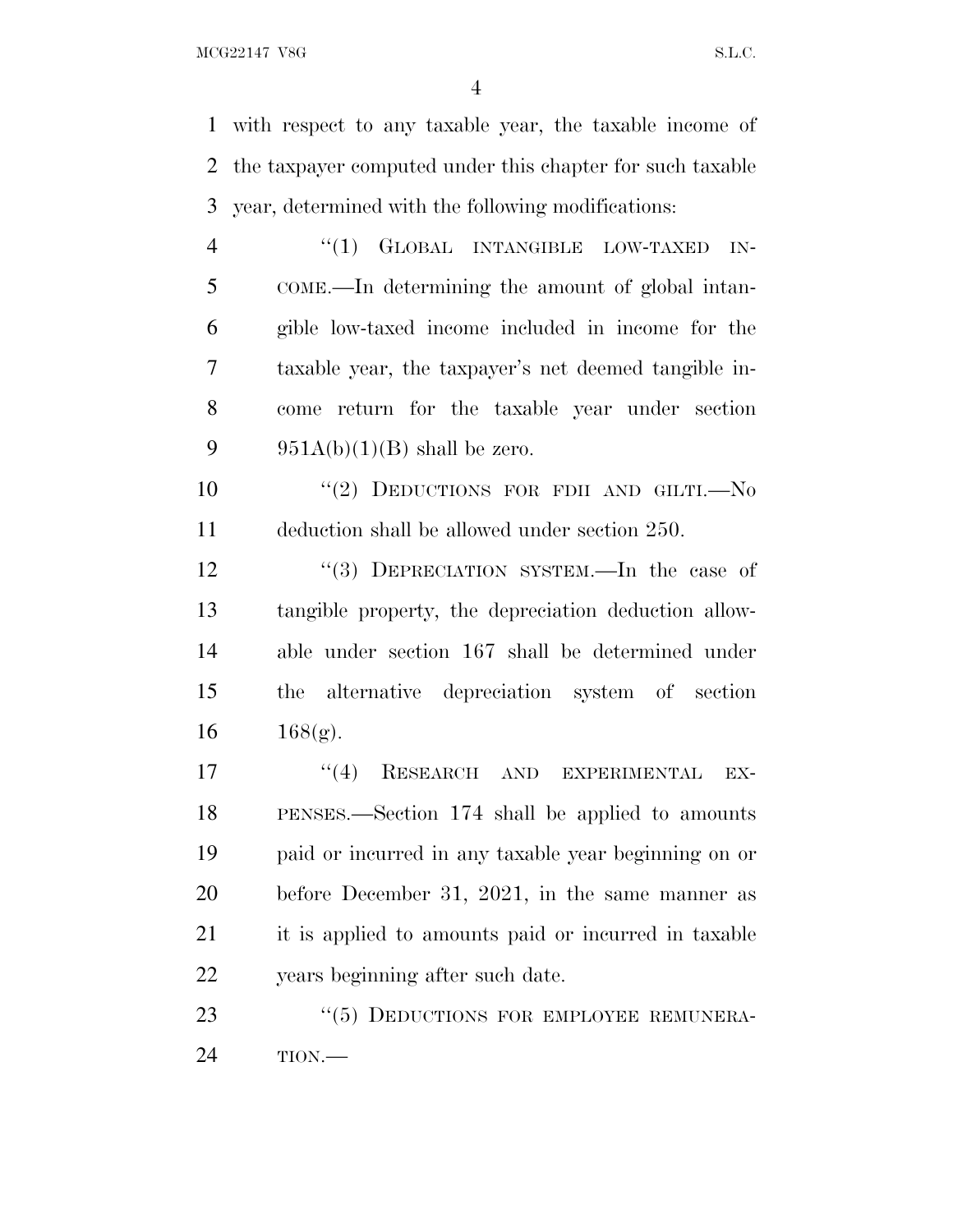| $\mathbf{1}$   | "(A) IN GENERAL.—Section $162(m)$ shall              |
|----------------|------------------------------------------------------|
| $\overline{2}$ | be applied—                                          |
| 3              | "(i) by substituting 'covered individual             |
| $\overline{4}$ | (as defined in section $59B(d)(5)(B)$ )' for         |
| 5              | 'covered employee' each place it appears in          |
| 6              | paragraphs $(1)$ and $(4)$ thereof,                  |
| $\overline{7}$ | "(ii) by treating any reference to an                |
| 8              | 'employee' in paragraphs (1) and (4)                 |
| 9              | thereof as a reference to an 'individual',           |
| 10             | and                                                  |
| 11             | "(iii) by substituting 'was required to              |
| 12             | file reports under section $15(d)$ of such Act       |
| 13             | $(15 \text{ U.S.C. } 780(d))$ at any time during the |
| 14             | 3-taxable year period ending with the tax-           |
| 15             | able year' for 'is required to file reports          |
| 16             | under section $15(d)$ of such Act (15 U.S.C.         |
| 17             | $(2)$ are $(2)$ thereof.                             |
| 18             | "(B) COVERED INDIVIDUAL.—For pur-                    |
| 19             | poses of applying this paragraph to section          |
| 20             | $162(m)$ , the term 'covered individual' means       |
| 21             | any individual who performs services (directly       |
| 22             | or indirectly) for the taxpayer (or any prede-       |
| 23             | cessor) for any taxable year beginning after De-     |
| 24             | cember 31, 2021.                                     |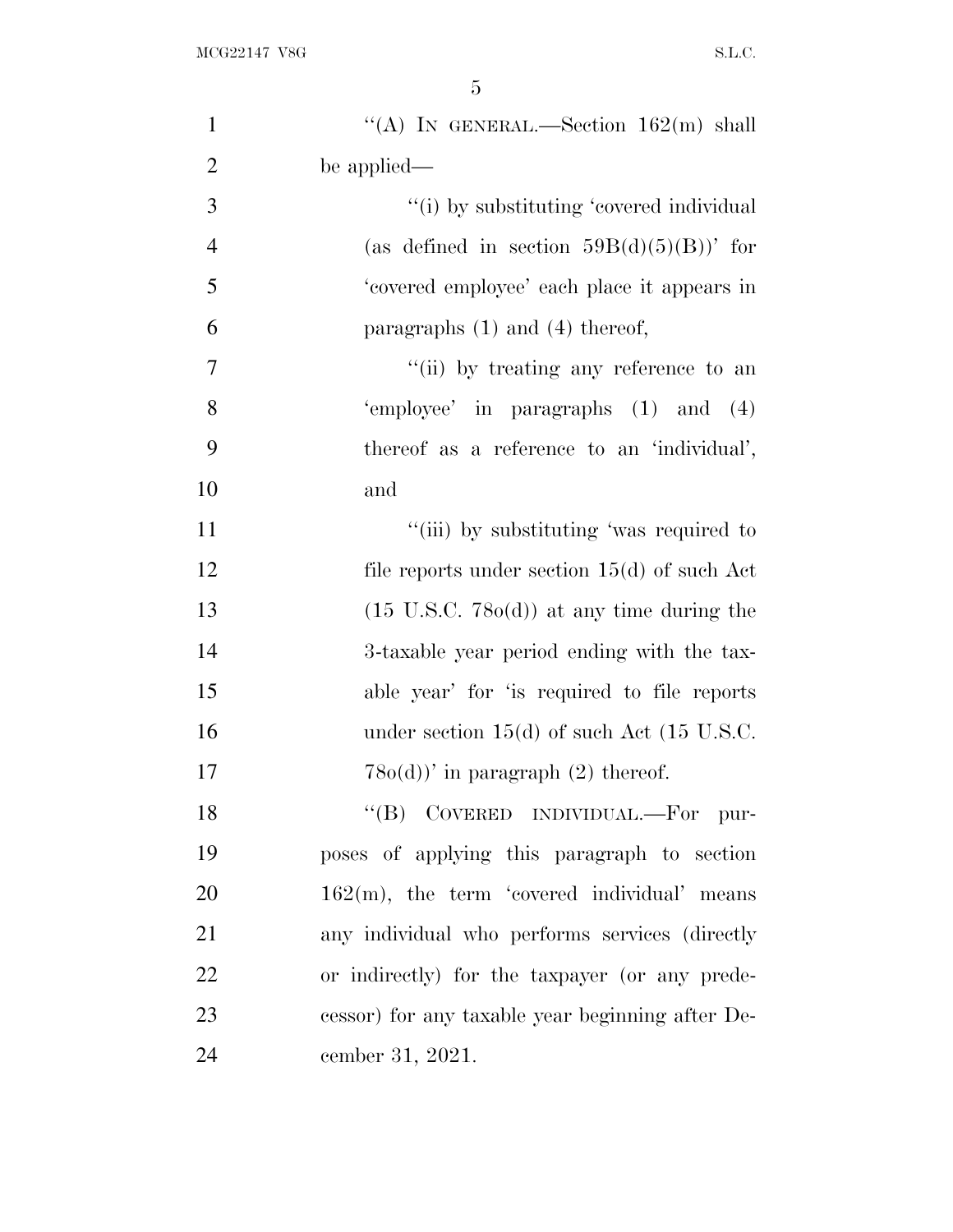| $\mathbf{1}$   | "(e) APPLICABLE TAXPAYER.—For purposes of this      |
|----------------|-----------------------------------------------------|
| $\overline{2}$ | $\rm section-\hspace{-1.5pt}-$                      |
| 3              | "(1) IN GENERAL.—The term 'applicable tax-          |
| $\overline{4}$ | payer' means, with respect to any taxable year, a   |
| 5              | $t$ axpayer—                                        |
| 6              | "(A) which is a corporation other than a            |
| $\overline{7}$ | regulated investment company, a real estate in-     |
| 8              | vestment trust, or an S corporation, and            |
| 9              | "(B) the average annual gross receipts of           |
| 10             | which for the 3-taxable-year period ending with     |
| 11             | the preceding taxable year are at least             |
| 12             | \$500,000,000.                                      |
| 13             | $``(2)$ GROSS RECEIPTS.—                            |
| 14             | "(A) SPECIAL RULE FOR FOREIGN PER-                  |
| 15             | sons.—In the case of a foreign person the           |
| 16             | gross receipts of which are taken into account      |
| 17             | for purposes of paragraph $(1)(B)$ , only gross re- |
| 18             | ceipts which are taken into account in deter-       |
| 19             | mining income which is effectively connected        |
| 20             | with the conduct of a trade or business within      |
| 21             | the United States shall be taken into account.      |
| 22             | In the case of a taxpayer which is a foreign per-   |
| 23             | son, the preceding sentence shall not apply to      |
| 24             | the gross receipts of any United States person      |